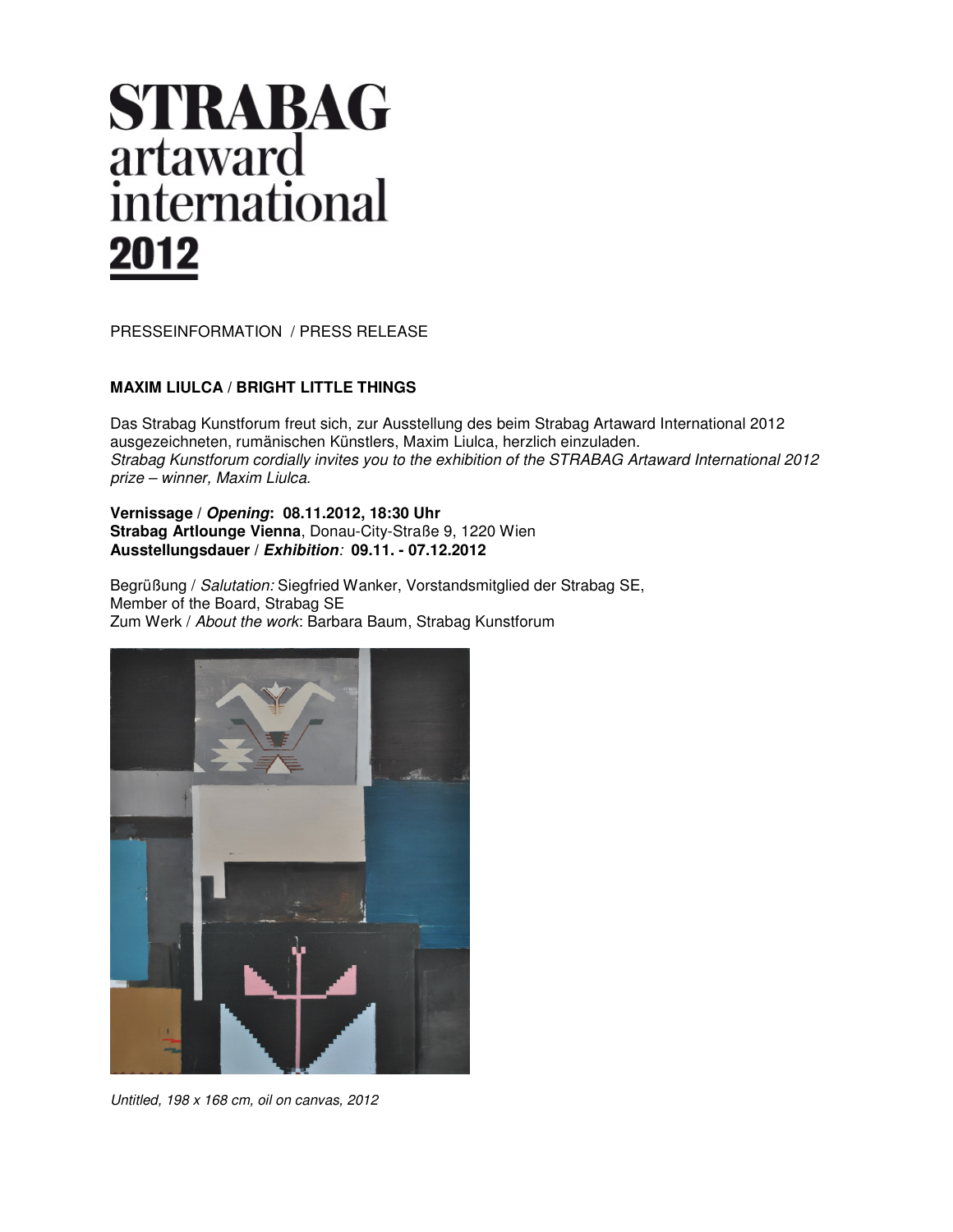Die Motive meiner Arbeit reichen von volkstümlichen, rumänischen Teppichmustern bis zu den geometrischen Tapeten der 1970er Jahre, von der Dada-Collage bis zum russischen Konstruktivismus. Ich verbinde pseudonarrative, zweideutige folkloristische Stilrichtungen mit Popkultur oder auch geometrischen Mustern. Unterschiedliche Schichten ornamentaler Stilrichtungen der Pop-Kultur oder volkstümlicher rumänischer Teppichmotive fließen in eine Collage mit pseudo-narrativer, bisweilen sogar dramatischer Atmosphäre ein. Diese verwandeln sich dann in eine Art menschlicher Schöpfung, wie ein Simulator, ein bisschen komisch, ein bisschen ernst, ein bisschen mysteriös und ein bisschen unbestimmt - bright little things. Maxim Liulca



*Untitled, 200x160 cm, oil on canvas, 2012* 

The motives of my work range from Romanian folk rug motifs to geometrical wallpapers of the 70s, from Dada collage to Russian Constructivism. In a blend of layers, ornamental styles of pop culture or Romanian folk carpet motivs flow into a collage in a pseudo-narrative, sometimes dramatic atmosphere. They turn into something like a human creation, as a simulator, a bit funny, a bit serious, a bit mysterious and undefinded bright little things. Maxim Liulca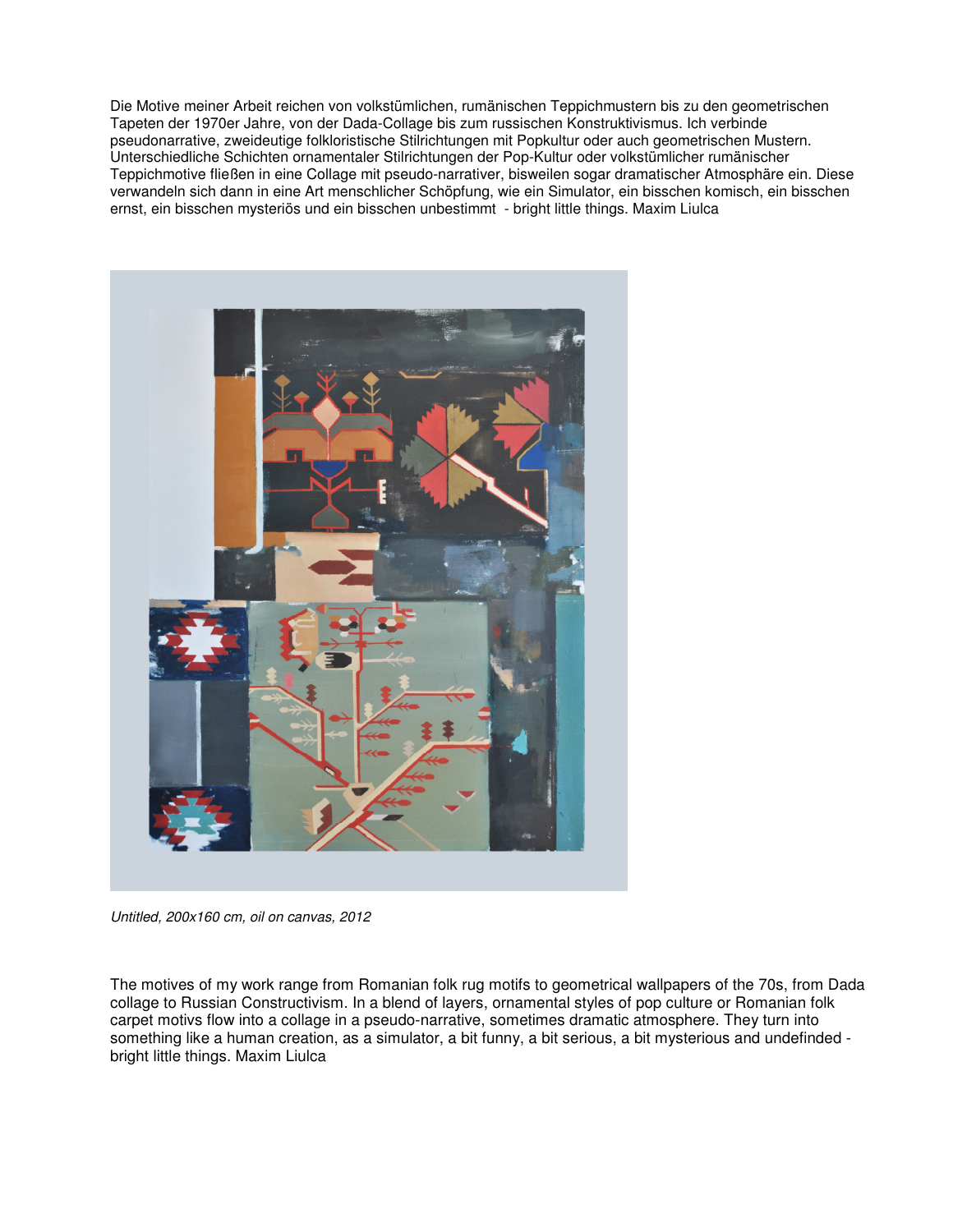

*Untitled, 20 0x 170 cm, oil on canvas, 2012* 

## **STRABAG ARTAWARD INTERNATIONAL – Information**

Der Strabag Artaward International – Kunstförderungspreis der Strabag SE für Malerei und Zeichnung – gilt als einer der höchst dotierten Preise eines österreichischen Unternehmens für bildende Kunst. Er ist als Anerkennung für individuelle, herausragende künstlerische Leistung zu verstehen und richtet sich an die jüngere Künstlergeneration bis vierzig Jahre, die ihre Werke einem Publikum aus Kunst und Wirtschaft näherbringen möchte.

Nach der Preisvergabe und der Gesamtausstellung aller prämierten Werke, präsentiert jeder der fünf ausgezeichneten Künstler seine Arbeiten in einer Einzelausstellung in der Strabag Artlounge in Wien. Sammlungsankäufe werden getätigt und die mit einem Preis bedachten Künstler zu einem artist-in-residence-Aufenthalt im Strabag Artstudio im Strabag Haus eingeladen.

*The Strabag Artaward International art subsidy prize of Strabag SE for painting and drawing is one of the largest grants from an Austrian company for the visual arts. It is to be understood as a recognition for outstanding individual artistic performance and is intended for the younger generation of artists up to the age of forty who seek to bring their works closer to an audience from the worlds of art and economics. After the award ceremony and a group exhibition of the winning works, each of the five chosen artists will present their works in an individual exhibition at the Artlounge in the Vienna Strabag Building. Acquisitions for the collection will be made and the award-winning artists are then invited to stay as artists-in-residence at the Strabag Artstudio in the Vienna Strabag Building*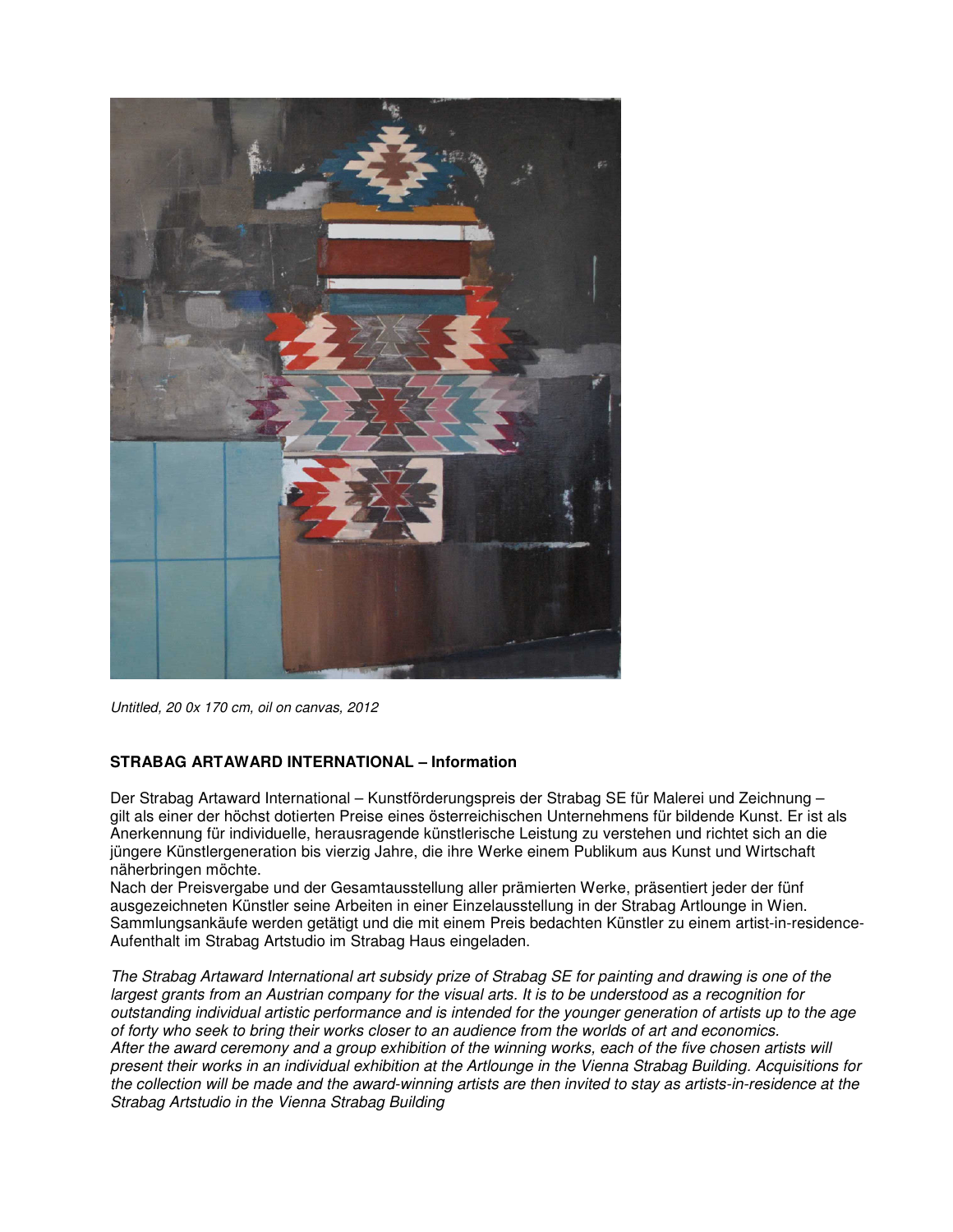2012 wurde zum vierten Mal der STRABAG Artaward International ausgeschrieben. Nach dem Ablauf von drei Jahren wurden die Teilnahmeländer gewechselt, drei weitere Kernländer der STRABAG lösten die bisherigen Länder Ungarn, Slowakei und Tschechien ab. Österreich bleibt als Zentralsitz der STRABAG konstantes Teilnehmerland. Von 2012 bis 2014 können sich junge Künstler aus Osterreich, Polen, Rumänien und Russland bewerben. Der spannende Einblick in die junge Szene Europas mit den abwechslungsreichen Ausstellungen der neuen Preisträger wird wie bisher das Programm des Strabag Kunstforums bereichern und den Besuchern des Strabag Kunstforums ein neues Kunstfeld eröffnen.

905 Künstler reichten Anfang des Jahres ihre Unterlagen online auf der Homepage des STRABAG Kunstforums unter www.strabag-kunstforum.at ein. Unter den Bewerbern aus Österreich befand sich wie auch schon in den Jahren davor eine große Anzahl von Künstlern, die sich bereits beworben hatten und neue Werke einbrachten. Nach einer mehrwöchigen Vorauswahl im Internet durch die siebenköpfige, aus den Teilnahmeländern stammende, internationale Fachjury wurden 78 Künstler zur im April 2012 stattfindenden Endauswahl eingeladen. Drei Originalwerke pro Künstler aus den Disziplinen Malerei, Mischtechnik und Zeichnung wurden daraufhin in den STRABAG Zentralen Warschau (Pruszkow), Bukarest und Moskau gesammelt und nach Wien transportiert. Somit waren 234 Werke in der Artlounge im Wiener STRABAG Haus von der Hauptjury zu beurteilen (Hans-Peter Wipplinger, Direktor Kunsthalle Krems / A, Goschka Gawlik, Kunstkritikerin, Kuratorin / Pl, Dan Popescu, Kurator, Galerist / Ro, Barbara Baum, künstlerische Leiterin, Strabag Kunstforum, Edith Raidl, Sammlerin / A, Ekaterina Shapiro-Obermair, Künstlerin / Rus, Wilhelm Weiss, Direktor, Strabag Kunstforum

*2012 marked the fourth year of the STRABAG Artaward International. After three years the countries participating in the STRABAG Artaward International changed. Three other core countries of the STRABAG group replaced the previous countries of Hungary, Slovakia and the Czech Republic. From 2012 to 2014, young artists from Austria, Poland, Romania and Russia have the opportunity to compete for the STRABAG Artaward International. As the home country of STRABAG Austria remains a permanently participating country. The exciting glimpse into Europe's young art scene with highly diverse exhibitions of the new award winners will continue to enrich the Strabag Art Forum programme and open up whole new fields of art to visitors of the Strabag Art Forum.* 

*905 artists from the participating countries submitted their documents on the homepage of the STRABAG Art Forum, www.strabag-kunstforum.at. The applicants once again included a large number of Austrian artists*  who also submitted their work in previous years. After a preselection process on the Internet that lasted *several weeks and was presided over by the seven-member international jury of experts from the participating countries, 78 artists were invited to the final selection held in April 2011. Three original works per artists from the disciplines of painting, mixed technique and drawing were then collected at the STRABAG offices in Warszaw (Pruszkow), Bucharest and Moscow and transported to Vienna.* 

*This meant there was a total of 234 works at the Artlounge of the STRABAG Haus in Vienna to be evaluated by the main jury (Hans-Peter Wipplinger, director Kunsthalle Krems / A, Goschka Gawlik, art critic, curator / Pl, Dan Popescu, curator, gallerist / Ro, Barbara Baum, artistic director, Strabag Kunstforum, Edith Raidl, collector / A, Ekaterina Shapiro-Obermair, artist / Rus, Wilhelm Weiss, Direktor, director, Strabag Kunstforum* 

Wir ersuchen höflich um Ankündigung oder redaktionellen Beitrag und würden uns über Ihren Besuch sehr freuen. Fotos der Preisvergabe senden wir Ihnen gerne auf Anfrage. *If you would like to use press images, please call us or write a short email. Guided tours at the Vienna Strabag Building (Artlounge, Gironcoli-Sculpture Hall, Artcollection, Artstudio) are possible by appointment.* 

Strabag Kunstforum A- 1220 Wien, Donau-City-Straße 9 Tel: +43/(0) 1/22422 -1849 Fax: 43/(0) 1/ 22422 - 1847 Email: kunstforum@strabag.com **www.strabag-kunstforum.at**